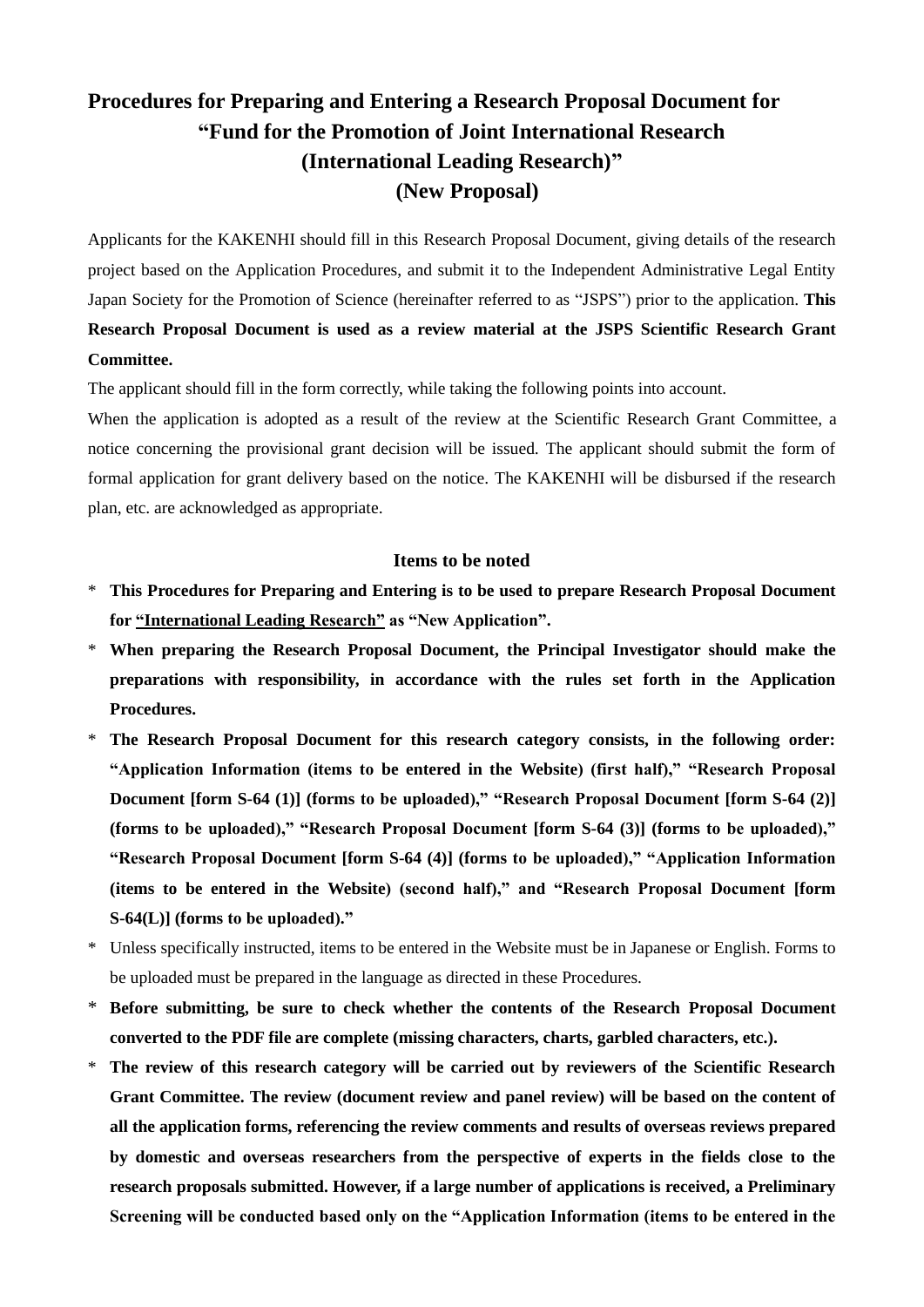**Website) (first half)," "Research Proposal Document [form S-64 (1)] (forms to be uploaded)," "Research Proposal Document [form S-64 (3)] (forms to be uploaded)," and "Research Proposal Document [form S-64 (L)] (forms to be uploaded)."**

**Overseas reviewers will conduct document review (overseas review) based on the content of "Application Information (items to be entered in the Website) (first half)," "Research Proposal Document [form S-64 (2)] (forms to be uploaded)," "Research Proposal Document [form S-64 (3)] (forms to be uploaded)," and "Research Proposal Document [form S-64 (L)] (forms to be uploaded).**" **Researchers in charge of the writing of the review comments who belong to domestic research institutions will prepare the review comments based on the content of all the forms.**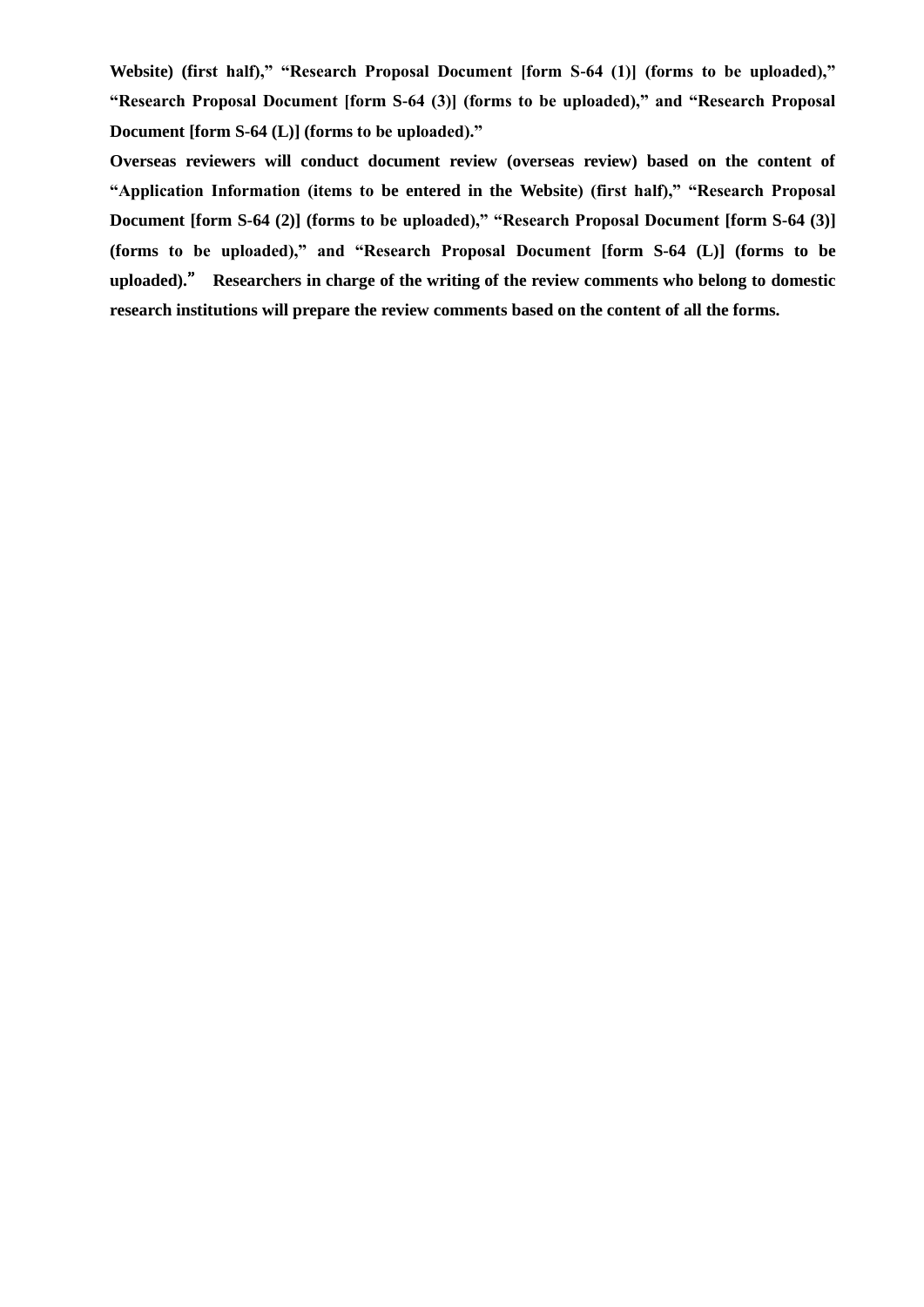#### Ⅰ**. Application Information (items to be entered in the Website)**

"Application Information (items to be entered in the Website)" consists of **"Application Information (items to be entered in the Website) (First half)"** and **"Application Information (items to be entered in the Website) (Second half)"**.

The "Application Information (items to be entered in the Website)" are the items which the Principal Investigator directly enters after accessing the KAKENHI electronic application system (hereinafter referred to as "system") using the ID and the password for the Cross-Ministerial Research and Development Management System (hereinafter referred to as "e-Rad"), which has been provided by his/her research institution.

Also, a part of content entered (title of proposed research project, information of project member, effort, etc.) will be provided to the e-Rad.

**\* The confirmation of the content of the application and the preparation of the review material is based on the "Application Information (items to be entered in the Website)" of Research Proposal Document, which constitutes one part of the application documents. It is possible that the information entered in the website will have an influence on the results of the review, or it is possible that the research project will not be accepted for review because of the content entered, therefore the applicant should prepare the application information with care.**

Select "application information input" of International Leading Research from the "List of Research Categories" in the electronic application system. The "Management of Research Proposal Document" screen will be displayed. Next, select "application information input" in the entered application information ("Research project information", "Research Expenditure and Description of Each Expenditure Categories", "The Status of Application and Acquisition of Research Grants"). The respective input screen will be displayed. On the screen of each input, click "Japanese ▶ English" button at the upper left of the screen to switch into English.

As for the Research Proposal Document (forms to be uploaded), following files should be uploaded into each specified area on the "Management of Research Proposal Document" screen; **the "Research Proposal Document [S-64(1)] (forms to be uploaded)," the "Research Proposal Document [S-64(2)] (forms to be uploaded)," the "Research Proposal Document [S-64(3)] (forms to be uploaded)," the "Research Proposal Document [S-64(4)] (forms to be uploaded),"and the "Research Proposal Document [S-64(L)] (forms to be uploaded)"**.

Moreover, when uploading, the file names should be as follows.

- ・The name of **the "Research Proposal Document [S-64(1)] (forms to be uploaded)"** should start with "abs" (or capital letters are possible).
- ・The name of **the "Research Proposal Document [S-64(2)] (forms to be uploaded)"** should start with "en" (or capital letters are possible).
- ・The name of **the "Research Proposal Document [S-64(3)] (forms to be uploaded)"** should start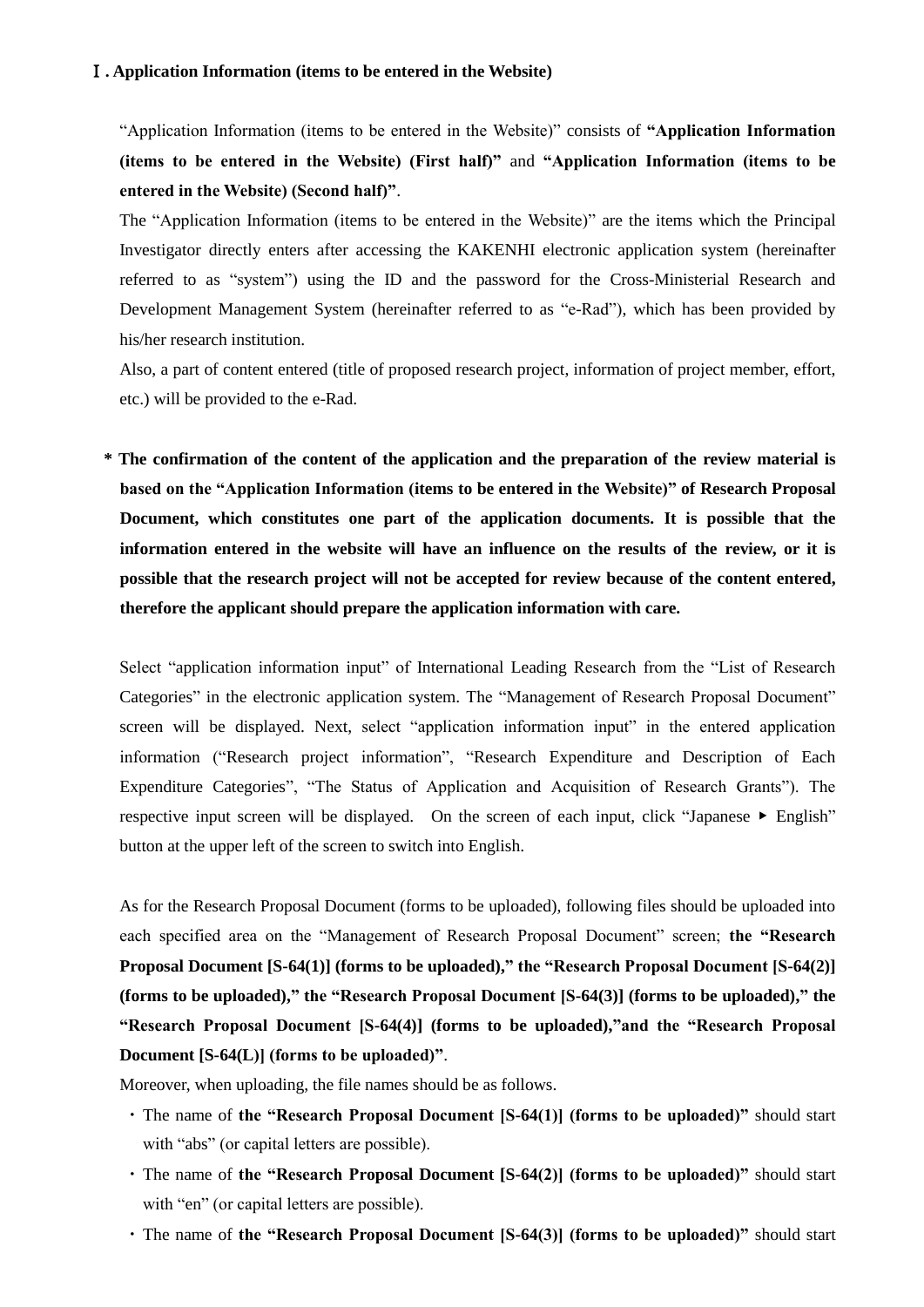with "cv" (or capital letters are possible).

- ・The name of **the "Research Proposal Document [S-64(4)] (forms to be uploaded)"** should start with "jp" (or capital letters are possible).
- ・The name of **the "Research Proposal Document [S-64(L)] (forms to be uploaded)"** should start with "loi" (or capital letters are possible).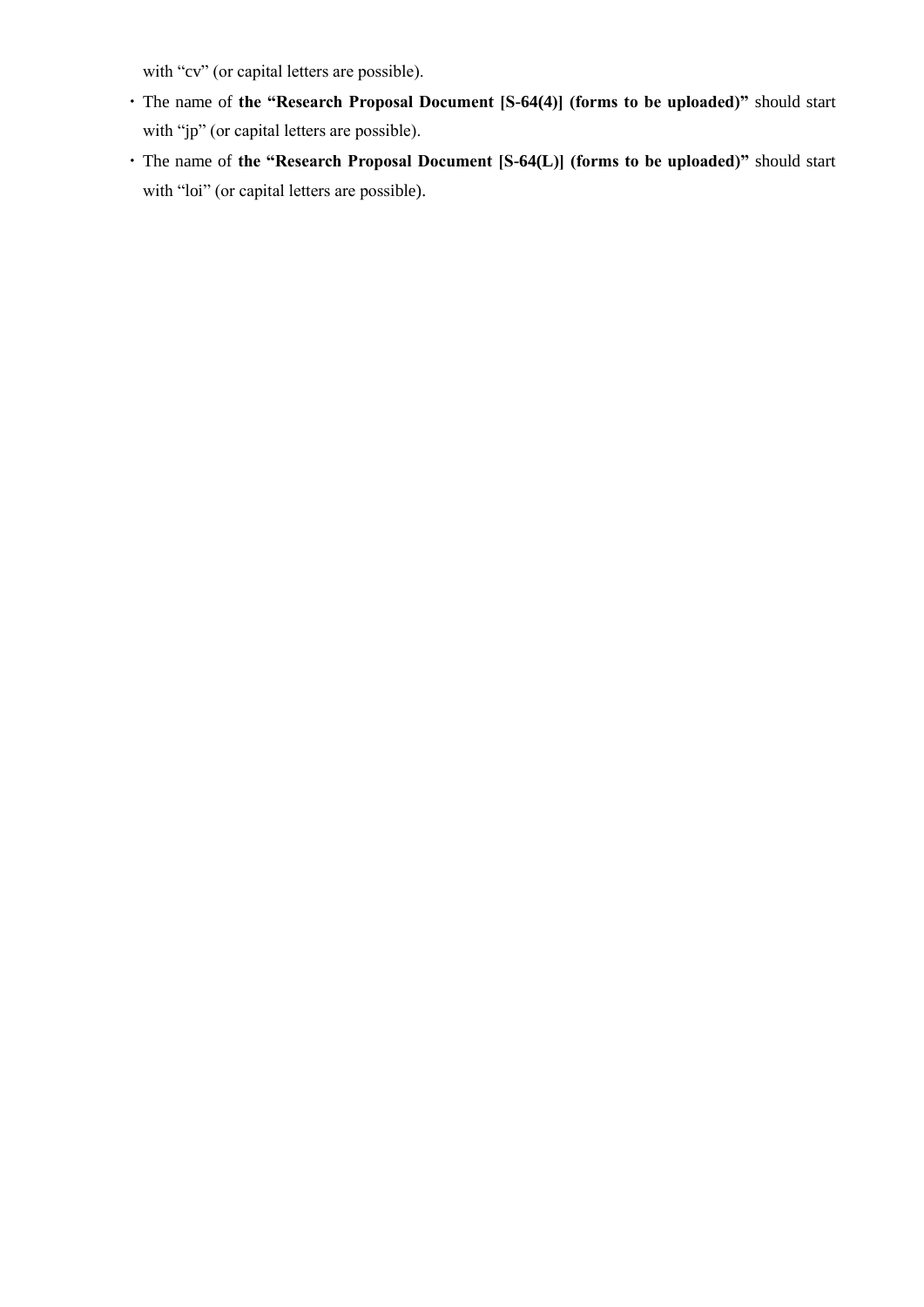#### **I-1. Application Information (items to be entered in the Website) (First half)**

### **1. Review Section (Section of Category) (This content will not be converted into PDF file.)**

The applicant should select one appropriate category for which he/she wishes review from among "Humanities and Social Sciences", "Science and Engineering" or "Biological Sciences".

## **2. Firstly related to Medium-sized Section/Firstly related to Basic Section/Secondly related to Basic Section (This content will not be converted into PDF file.)**

From the Grants-in-Aid for Scientific Research-KAKENHI-, Review Section Table (hereinafter referred to as "Review Section Table") which appears in the "List" on the System, select one Medium-sized Section which is firstly related (most relevant) to your research project.

Next, select one Basic Section firstly related to the research project from the Review Section Table. Also, for Basic Section, it is possible to select optionally one more section as secondly related to Basic Section.

#### **3. Name of the Principal Investigator**

The information on Principal Investigator which has been registered in e-Rad will be automatically displayed, so he/she should verify whether his/her name is displayed correctly. If there is an error, save temporarily the input data, then contact the secretariat of his/her research institution and follow the instructions.

Moreover, in the lower column (English), the applicant should enter his/her name in alphabet, in the order family name, first name.

#### **4. Position, Academic Unit (School, Faculty, etc.) and Research Institution of the Principal Investigator**

The information on Principal Investigator which has been registered in e-Rad will be automatically displayed, so he/she should verify whether his/her name is displayed correctly. If there is an error, save temporarily the input data, then contact the secretariat of his/her research institution and follow the instructions.

Moreover, in each section (English) below, the applicant should enter the respective information in English.

#### **5. Title of the Research Project**

In the column "Title of the research Project," the applicant should enter a title for the proposed research project. The title should express the content of the research until the end of the research period in concrete terms. (The applicant should avoid general or abstract expressions.) In giving a title to the research project, applicants should note that the entire Research Proposal Document, including the title of the research project will be reviewed and will be publicized widely in the Grants-in-Aid for Scientific Research (KAKENHI) Database (KAKEN) if the research proposal is adopted.

In the upper column (Japanese), you can enter up to 40 double-byte characters (80 bytes).

Note that double-byte characters are counted as 2 bytes and single-byte characters are counted as 1 byte. Voiced sound symbols (*dakuten*) and semivoiced sound symbols (*handakuten*) are not counted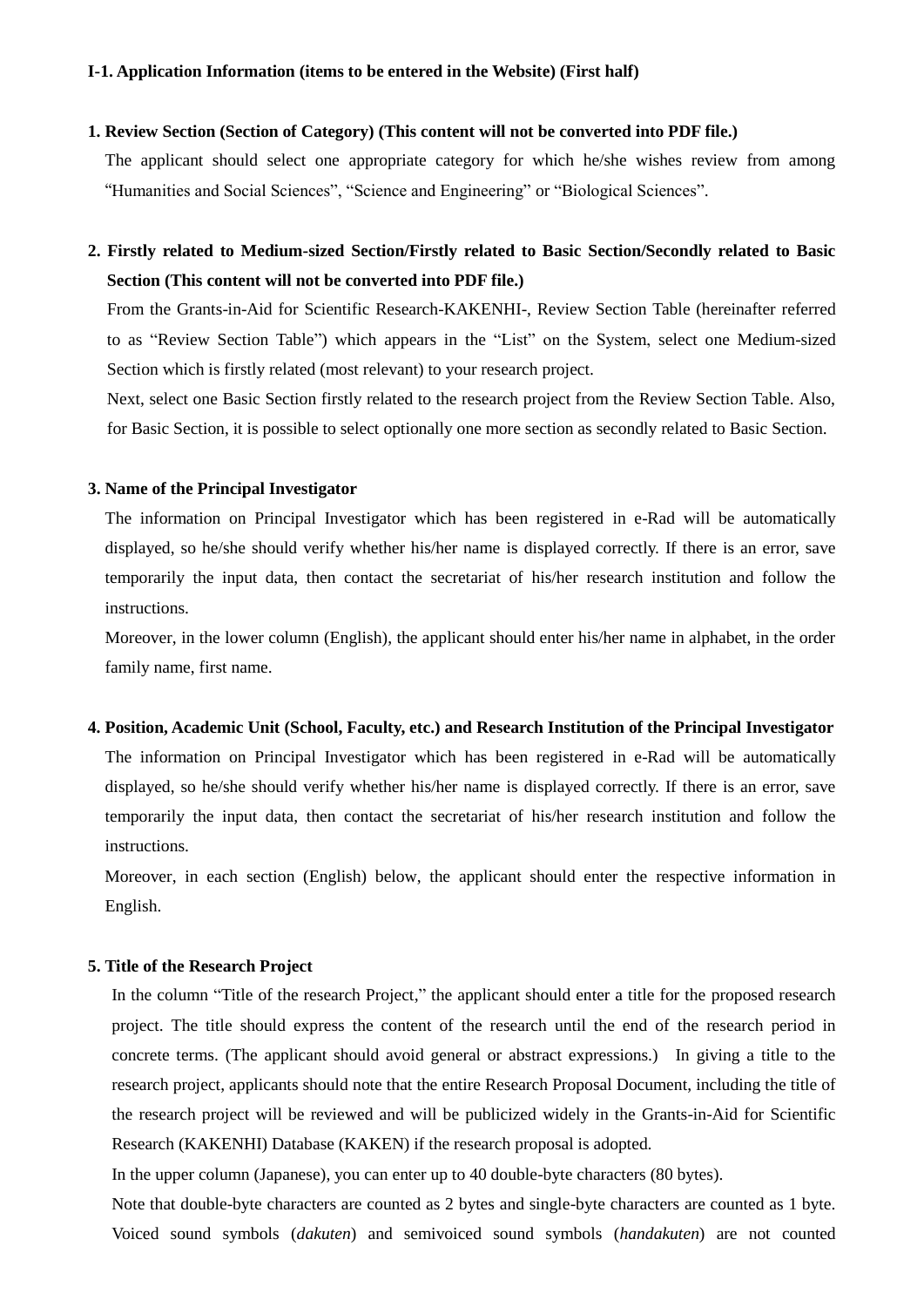independently as one character, but that letters of the double-byte alphabet, numbers, symbols, etc. are all counted as 2 bytes and displayed as such. Bearing this in mind, applicants should avoid the use of chemical formulas and mathematical formulas as much as possible. (Example: "C a  $2 +$ " entered in double-byte characters will be counted as 8 bytes, whereas "Ca2+" will be 4 bytes.) Moreover, in the lower column (English), the applicant should enter the information in English within 200 characters (only single-byte characters). Double-byte symbols cannot be entered.

Revision on the title of the research project is not allowed in principal.

## **6. Research Abstract (Both in Japanese and in English. The English content will not be converted into PDF file.)**

The applicant should enter the purpose of the research project, and the methods and other matters to achieve the purpose of the research in a clear manner. Please note that the review is to be conducted from diverse viewpoints by a review committee consisting of reviewers with different backgrounds.

Research abstract can be entered up to 1000 bytes, both in Japanese and in English. (Double-byte characters are counted as 2 bytes and single-byte characters are counted as 1 byte).

If you are applying in English, copy the same information you entered in the "English" column in the "Japanese" column.

## **7. Overseas joint researchers who prepared the Letter of Intent (This content will not be converted into PDF file.)**

Enter the names of the researchers, their affiliated institutions, positions, and enter or select country or region in which the affiliated institutions are located. The number of researchers you enter here must match the number of the Letters of Intent to be submitted. There are no restrictions on the number of overseas joint researcher engagements, but only up to three researchers may prepare and submit the Letters of Intent (minimum one researcher is mandatory).

### **8. Research Expenditure**

The contents entered in the "Research Expenditure and Description of Each Expenditure Categories" of **"Application Information (items to be entered in the Website) (Second half)"** will be automatically displayed in the "Research Expenditure" column.

Moreover, in the lower column the amount, in which  $1=\frac{1}{10}$ , is shown automatically.

### **9. Researchers in related research areas (This content will not be converted into PDF file.)**

In the column "Researchers in related research areas", the applicant should enter the information of researchers of which he/she thinks that they have the most thorough knowledge of the research area related to the research project, and of which he/she thinks that they are able to assess accurately the content of the research project. He/She should enter the information of researchers who belong to overseas research institutions (3 to 5 persons). (At the time, the "Name," the "Research Institution," and the "E-mail" are items which must be entered.)

JSPS plans to reference the overseas researchers in the related research areas entered here upon selecting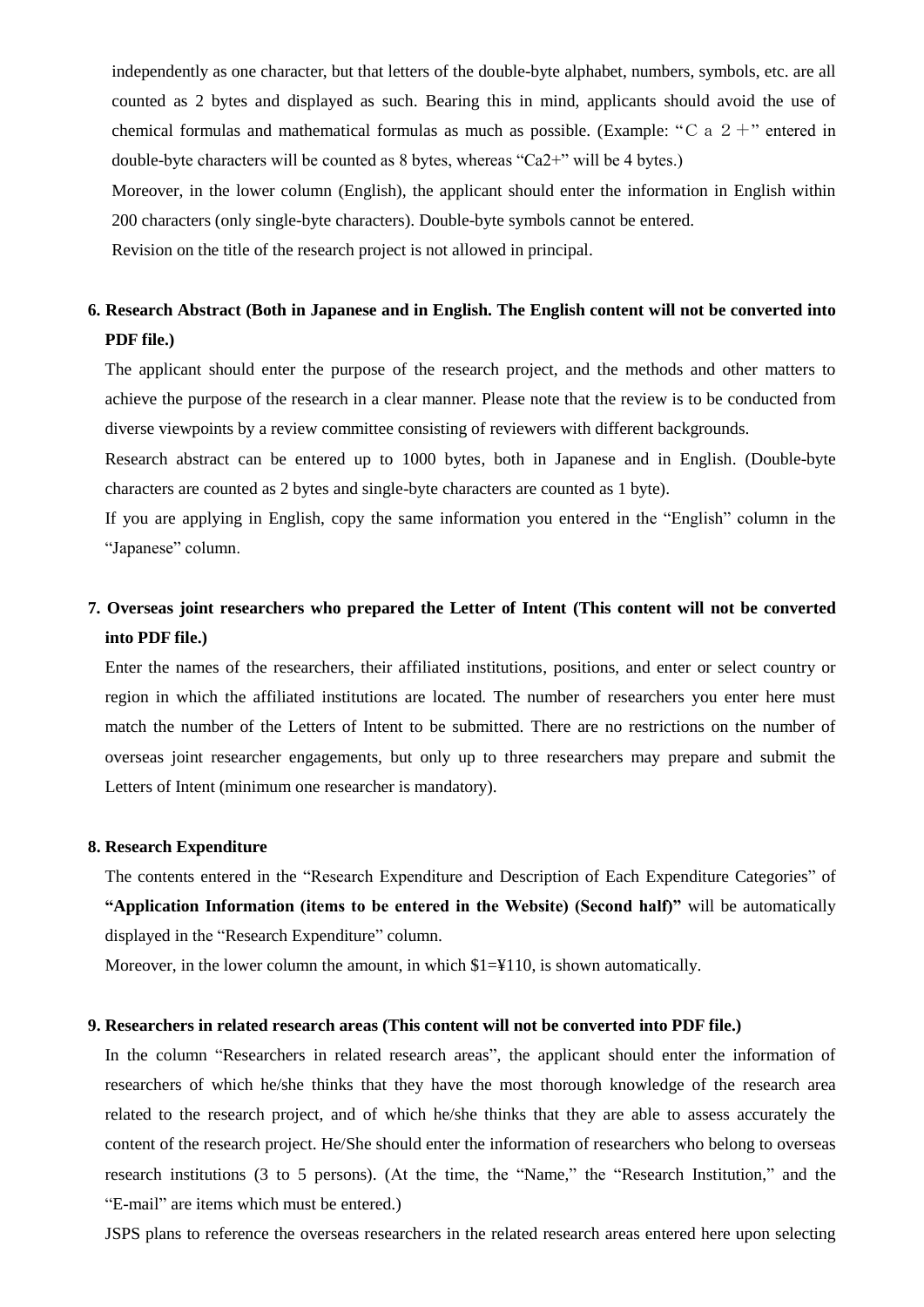overseas reviewers.

However, researchers who are project members in the same research project for which the current application is being made and persons who fall under the points from ① to ⑤ below are excluded.

- ① Kinship or a close personal relationship that is equivalent.
- ② A close relationship in which joint research is conducted. (For example, a person with whom the applicant has a close relationship in the implementation of a joint project, the writing of a co-authored research paper, or who is a member of a research association with the same purpose.)
- ③ A relationship in which the researcher belongs to the same research unit (a researcher who belongs to the same laboratory).
- ④ A close master and pupil relationship or a direct employment relationship.
- ⑤ An antagonistic relationship that could be considered as a relationship in which the selection of the research project or the assessment directly benefits the grader, or a competitive relationship.

Moreover, if there are researchers of which the applicant thinks that they are not appropriate as domestic or overseas persons in charge of the writing of the review comments, because they are in a competitive or antagonistic position, or because of other reasons, the applicant should enter in the respective sections "Researchers who belong to a domestic research institution and whom the applicant wishes to avoid as persons in charge of the writing of the review comments" and "Researchers who belong to an overseas research institution and whom the applicant wishes to avoid as persons in charge of the writing of the review comments" (optionally, up to three persons for each section).

## **10. Contact Information of the Principal Investigator (This content will not be converted into PDF file.)**

In the "Contact Information of the Principal Investigator" column, enter information in case that direct contact with the Principal Investigator is required.

### **11. Project Members List**

The research plan for International Leading Research must be carried out with the participation of Co-Investigators and/or Research Collaborators. For the definitions of "Principal Investigator." "Co-Investigator," and "Research Collaborator," please refer to the Application Procedures for Grants-in-Aid for Scientific Research.

In addition, the applicant should keep in mind the following points.

## **(1) Project Members Input (Principal Investigator)**

- ・**In the column "Distinction,"** it will be automatically displayed as "Principal Investigator".
- ・**In the column "Researcher Number," "Name (Pronunciation in katakana ; Kanji etc.)," "Age (as of April 1, 2022)," and "Research Institution, Academic Unit (School, Faculty, etc.), Position"** of the Principal Investigator, the information on the Principal Investigator which has been registered in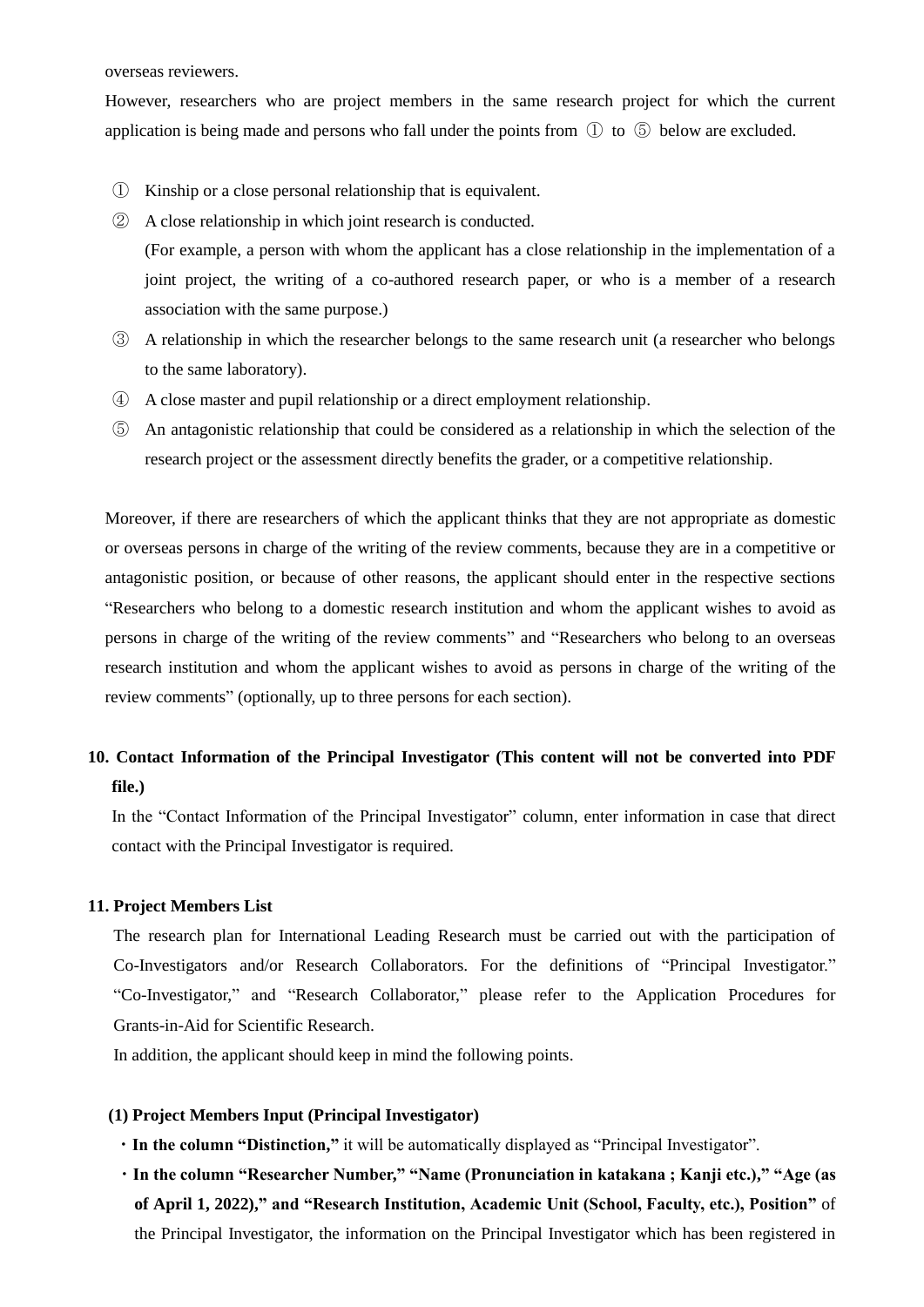e-Rad will be automatically displayed. Principal Investigator should verify whether the information is displayed correctly.

- ・**In the column "Academic Degree,"** Principal Investigator should fill in his/her academic degree.
- ・**In the column "Role in This Project,"** the Principal Investigator should fill in, how the Principal Investigator and the Co-Investigator(s) will cooperate to carry out the research, in a way that clarifies the respective connections between the researchers, and highlighting the allotment of research tasks in the research implementation plan FY2022. Principal Investigator should also enter those information of Co-Investigator(s).
- ・**In the column "Research Expenditure for FY2022,"** the share of the grant to the Principal Investigator and the Co-Investigator(s) should be entered in units of thousand yen, based on the research plan. Principal Investigator should also enter those information of Co-Investigator(s).

The total amount of all the shares of the grant to each researcher should correspond to "Research Expenditure for FY2022 (Thousand Yen)" displayed in the screen. If it does not correspond, "error" will be displayed on the confirmation screen after entry.

・**In the column "Effort,"** the Principal Investigator should enter the time allocation rate (an integral number between 1 and 100), assuming that the research project for which the current application is being made would be adopted.

When determining the time allocation rate, the Principal Investigator should determine it keeping in mind the definition of "effort" by the Council for Science and Technology Policy. This definition is "the percentage of time allocation  $\frac{1}{2}$ " necessary for the implementation of the research in question, if the entire yearly working time of the researcher is set at 100%". Moreover, the "entire working time" does not mean time spent only on research activities, but entire actual working time, including time spent on educational activities and other activities.

Moreover, when the research project for which the current application is being made is adopted, the Principal Investigator will be requested to confirm the effort anew at that time and to perform the procedure of formal application for grant delivery. If there are any changes with the effort by that time, it is necessary to correct the effort in e-Rad before submitting formal application for grant delivery.

### **(2) Project Members Input (Co-Investigator)**

・**Concerning the entry column for the Project Members List (Co-Investigator)**, when pressing the button "Add" on the left side of the entry screen one time for each member of the project, the edit box in which the data need to be entered will be displayed.

The Principal Investigator should delete edit boxes for data entry that are not being used (when he/she entered data but finally did not use them, or when he/she did not enter data at all), by pressing the button "Delete" on the left side.

The column "Number of Project Members", displayed on the lowermost part of the screen is displayed automatically, according to the number of edit boxes for data entry.

If the number in the column "Number of Project Members" and the total number of persons for whom data have actually been entered do not correspond, "error" will be displayed on the confirmation screen. Therefore, the applicant should delete unused edit boxes or the edit boxes in which no data has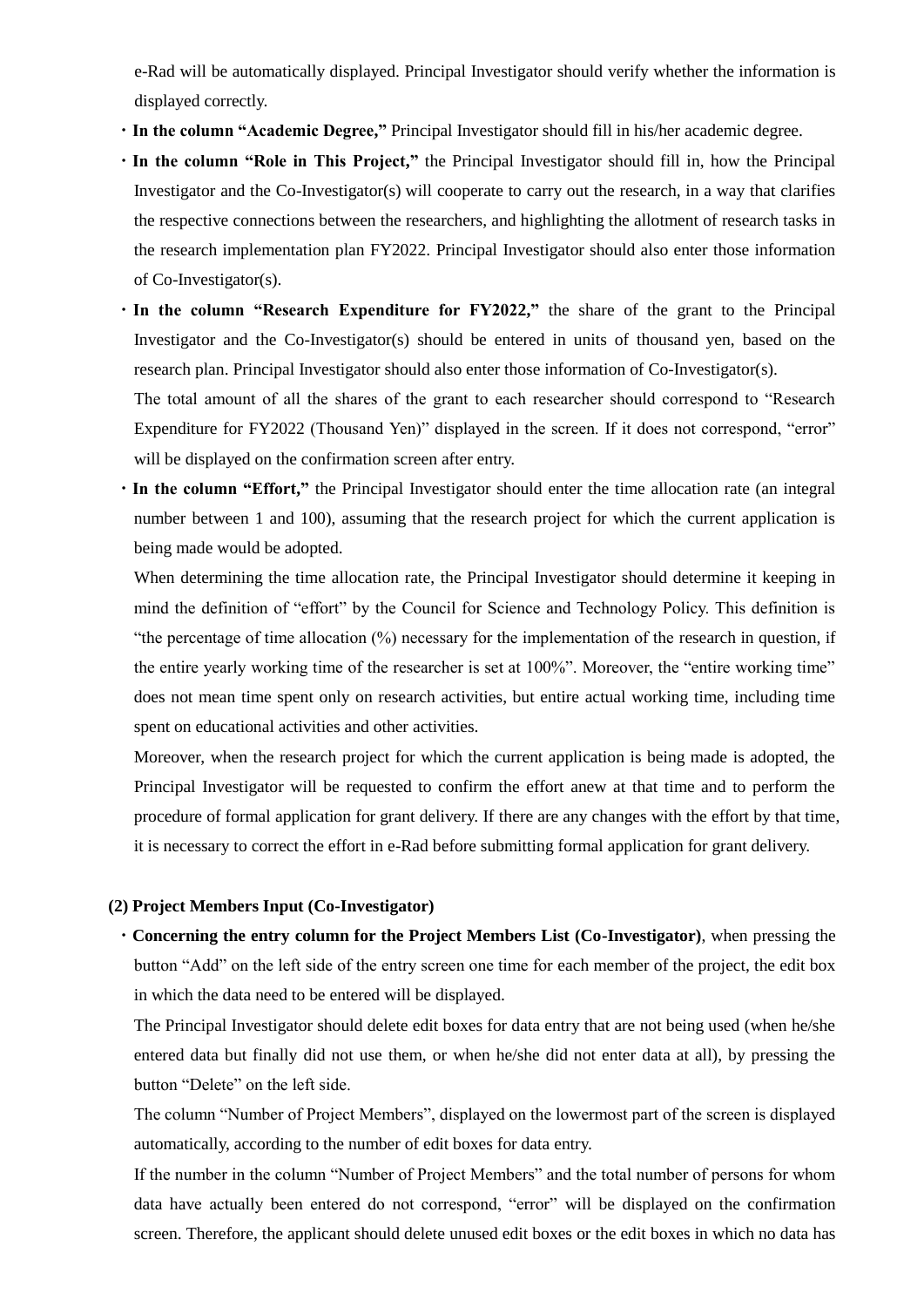been entered.

- ・**In the column "Distinction,"** it will be automatically displayed as "Co-I(s)".
- ・**In the column "Researcher Number," "Name (Pronunciation in katakana ; Kanji, etc.)," "Age (as of April 1, 2022)," and "Research Institution, Academic Unit (School, Faculty, etc.), Position"** of the Co-Investigator, enter the researcher number of the Co-Investigator and click [Search] button, his/her information will be displayed, then click [OK] button.

Since the Co-Investigator may belong to more than one research institution, ask the Co-Investigator at first to confirm which affiliation he/she wishes to list for the application.

- ・**In the columns "Academic Degree" and "Effort"**, the contents which the Co-Investigator entered in the consent process of Co-Investigator will be displayed.
- ・**In the columns "Role in This Project" and "Research Expenditure for FY2022"**, the Principal Investigator should enter the contents. (Please refer to the column "(1) Project Members Input (Principal Investigator)" for the entry method).

### **[About the Consent Process of Co-Investigator]**

- ・The consent both from Co-Investigator him/herself and his/her research institution should be given on the electronic application system to list him/her on the project members as a Co-Investigator.
- ・To request other researchers to participate in the research project as Co-Investigators using the electronic application system, check the "Request" box in the "Status of Consent" column, and save the changes temporarily. In addition, make sure to contact those researchers by different means to notify them that you have requested them to become Co-Investigators.
- ・When the consent both from Co-Investigator him/herself and his/her research institution have been given, the "Status of Consent" will be changed to "Obtained the consent from the Co-Investigator" and "Obtained the consent from the institution".
- ・The applicant cannot request the researcher to become a Co-Investigator whose status of consent is "Dissented by the Co-Investigator" or "Dissented by the Institution". Press [Delete] button on the left hand side of that column and delete the frame into which the data is being entered.
- ・When the applicant requests the researchers to become a Co-Investigator, **his/her official request should be made based on the high probability in obtaining the consent from the Co-Investigator-to-be after surely confirming the following items with the researchers.**
	- ① For this research project, the Co-Investigator has to bear responsibility for the implementation of the research project in cooperation with the Principal Investigator.
	- ② As well as the Co-Investigator understands and complies with both the KAKENHI supplementary conditions (funding conditions) and the terms stipulated in the (a), (b), and (c) below, and receives a share of KAKENHI from the Principal Investigator and use it properly.
		- (a) The Co-Investigator has to recognize that citizens have placed trust in scientific research and that the KAKENHI are funded with their tax, and he/she therefore has to use the KAKENHI in a proper and efficient way and refrain from committing research misconduct in the research.
		- (b) The Co-Investigator has to fulfil the requirement for the research ethics education coursework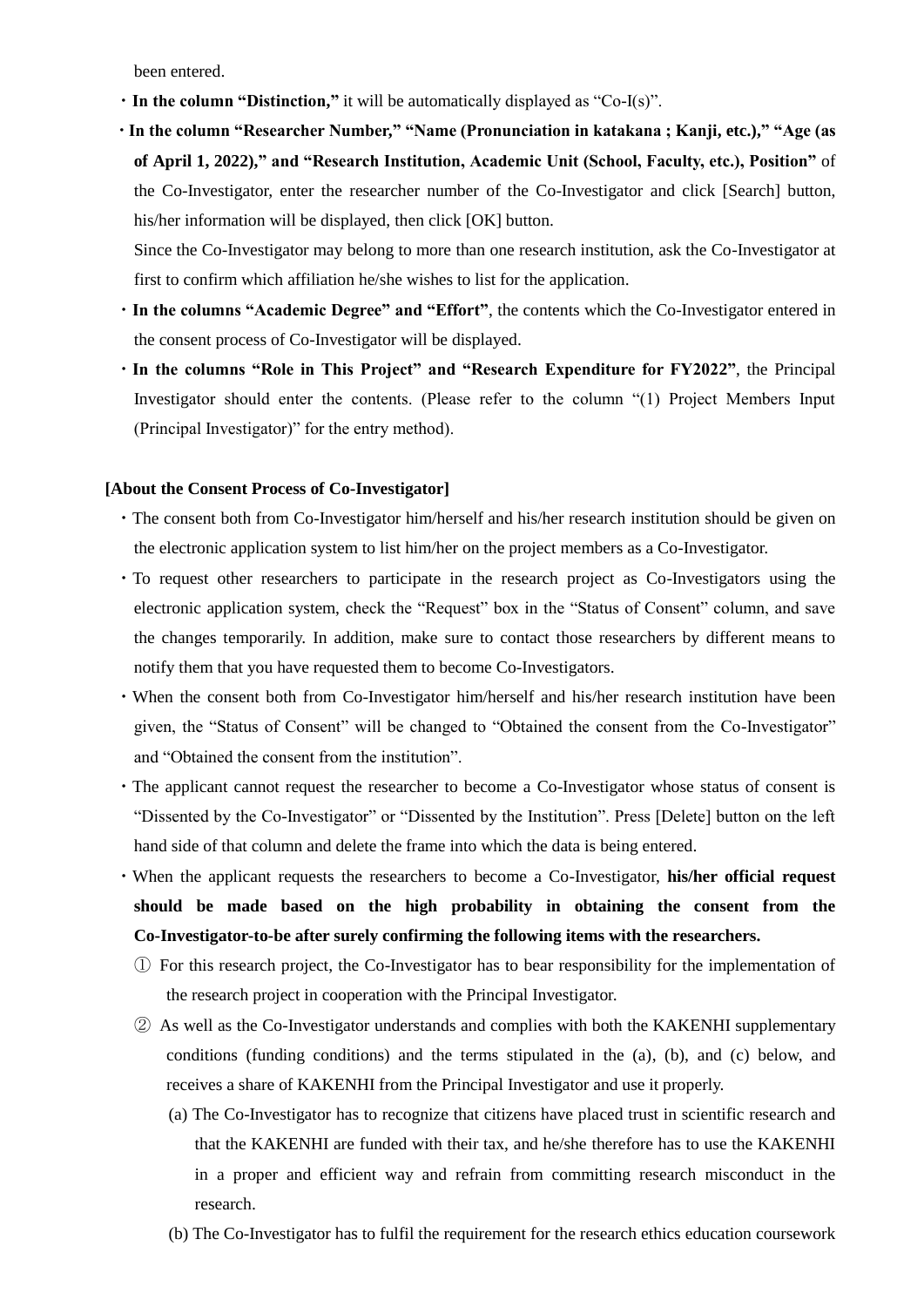either by reading a textbook such as "For the Sound Development of Science - The Attitude of a Conscientious Scientist –" ("For the Sound Development of Science" Editorial Committee on JSPS), by taking an e-Learning course such as the "e-Learning Course on Research Ethics [eL CoRE] or "APRIN e-learning program (eAPRIN)", or by participating in the research ethics education course conducted at his/her institution based on the "Guidelines for Responding to Misconduct in Research" (Adopted August 26, 2014 by MEXT), prior to the formal application for grant delivery (or, in case the grant has already been delivered, by the time the "application for approval of change for the Co-Investigator" is submitted by the Principal Investigator to JSPS).

- (c) The Co-Investigator has to understand thoroughly and confirm on what the researchers should consider, in conducting of their researches, from amongst the contents of both the statement "Code of Conduct for Scientists -Revised Version-" by the Science Council of Japan and the booklet "For the Sound Development of Science -The Attitude of a Conscientious Scientist-" by JSPS, by the time of the formal application for grant delivery of the concerned research project. (Or, by the time when the "application for approval of change of the Co-Investigator" is to be submitted to JSPS by the Principal Investigator, in case the official grant decision thereof has been already made.)
- **\* Refer to the KAKENHI (Grants-in-Aid for Scientific Research) Electronic Application System Operation Manual (URL: [https://www-shinsei.jsps.go.jp/kaken/topkakenhi/shinsei\\_ka.html\)](https://www-shinsei.jsps.go.jp/kaken/topkakenhi/shinsei_ka.html) for the detailed information on the consent processes of the Co-Investigator such as operating environment, operating method, and so on.**
- **\* The Co-Investigator(s)-to-be who have applied for the International Leading Research should input "The Status of Application and Acquisition of Research Grants" of their own in the course of the consent process. When entering the column above, refer to "1-2 2. Application information Input (The Status of Application and Acquisition of Research Grants)" set forth in the Procedures for Preparing and Entering a Research Proposal Document.**
	- **(3) Joint researchers other than Co-Investigators become "Research Collaborators."** Of such Research Collaborators, there are no items to be entered in the Website for those who are not overseas joint researchers, but the applicant should appropriately identify them in the relevant columns in the Research Proposal Documents (forms to be uploaded).
	- **(4) In each column where (English) is written**, the applicant should enter the respective items in English.
	- **(5) In the "Number of Research Collaborators" column, enter the average number (planned) of Research Collaborators (PDs and DCs) that will be participating in the Japanese research team during the research period.**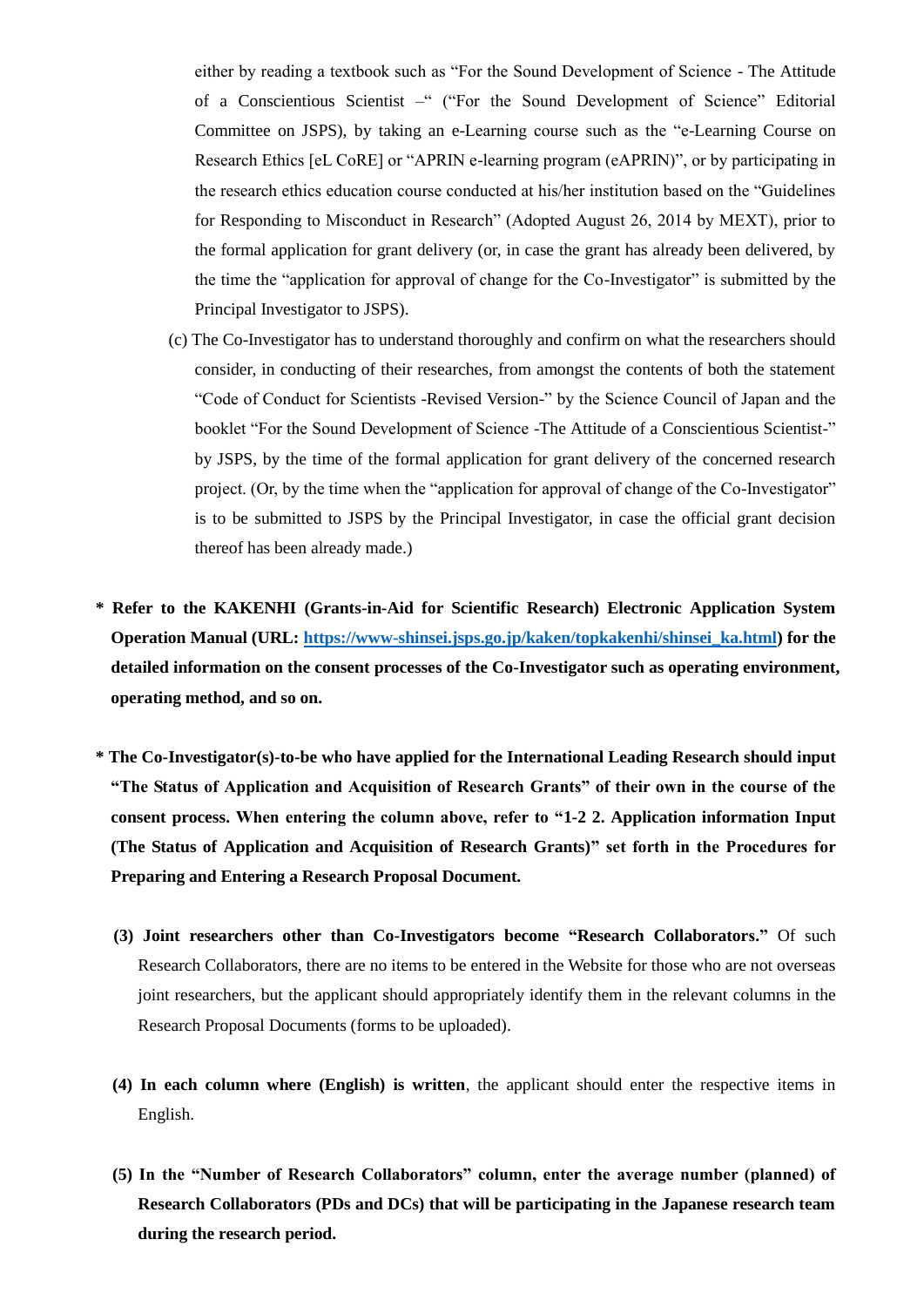#### **Ⅰ-2. Application Information (items to be entered in the Website) (Second half)**

## **1. Application Information Input (Research Expenditure and Description of Each Expenditure Categories)**

Under this research category, the research expenditure is roughly divided into the following expenditure categories depending on the intended use:

Research Funding (overseas): Expenditures that are mainly made abroad, such as research grants, etc. to be used by Japanese researchers to conduct research while staying at overseas research institutions (excluding expenditures that fall under Human Resources Development Costs).

Research Funding (domestic): Expenditures that are mainly made domestically, such as research grants, etc. to be used by Japanese researchers to conduct research in Japan (excluding expenditures that fall under Human Resources Development Costs).

Expenses for Human Resources Development:

Expenses for hiring early-career researchers, their overseas travel expenses, and other expenditures related to the development of human resources, which is one of the aims of this research category.

In this column, enter the expense item and details of each research expenditure as well as the necessity and basis of estimation for each of the expenditure categories of research grants (overseas, domestic) and expenses for human resources development in line with the Research Proposal Document (forms to be uploaded). In doing so, check the "eligible expenditures (direct expenses)" and "ineligible expenditures" described below. Also note that research proposals with research expenditures of less than 100,000 yen in any fiscal year of the research period are not eligible for the call for proposals.

Additionally, if, of the expense items, the total of the equipment costs, travel expenses, personnel costs/honoraria exceed 90% of the total research expenditure, or if either the consumable expenses or any other expense item take up a significantly large portion of the total research expenditure, use either of the columns "Description of research grants" or "Description of human resources development costs" to describe the necessity (breakdown, etc.) of such expenditures.

#### **"Eligible expenditures (direct expenses)"**

The expenditures necessary for the implementation of the research plan (including the budget necessary for summarizing the research achievements) is eligible.

#### **"Ineligible expenditures"**

The following expenditures are not included in the funding:

- ① Expenditures for buildings and other facilities (excluding the expenditure for installations which became necessary because of the introduction of goods that have been purchased by means of direct expenses)
- ② Expenditures for handling accidents or disasters that occurred during the implementation of funded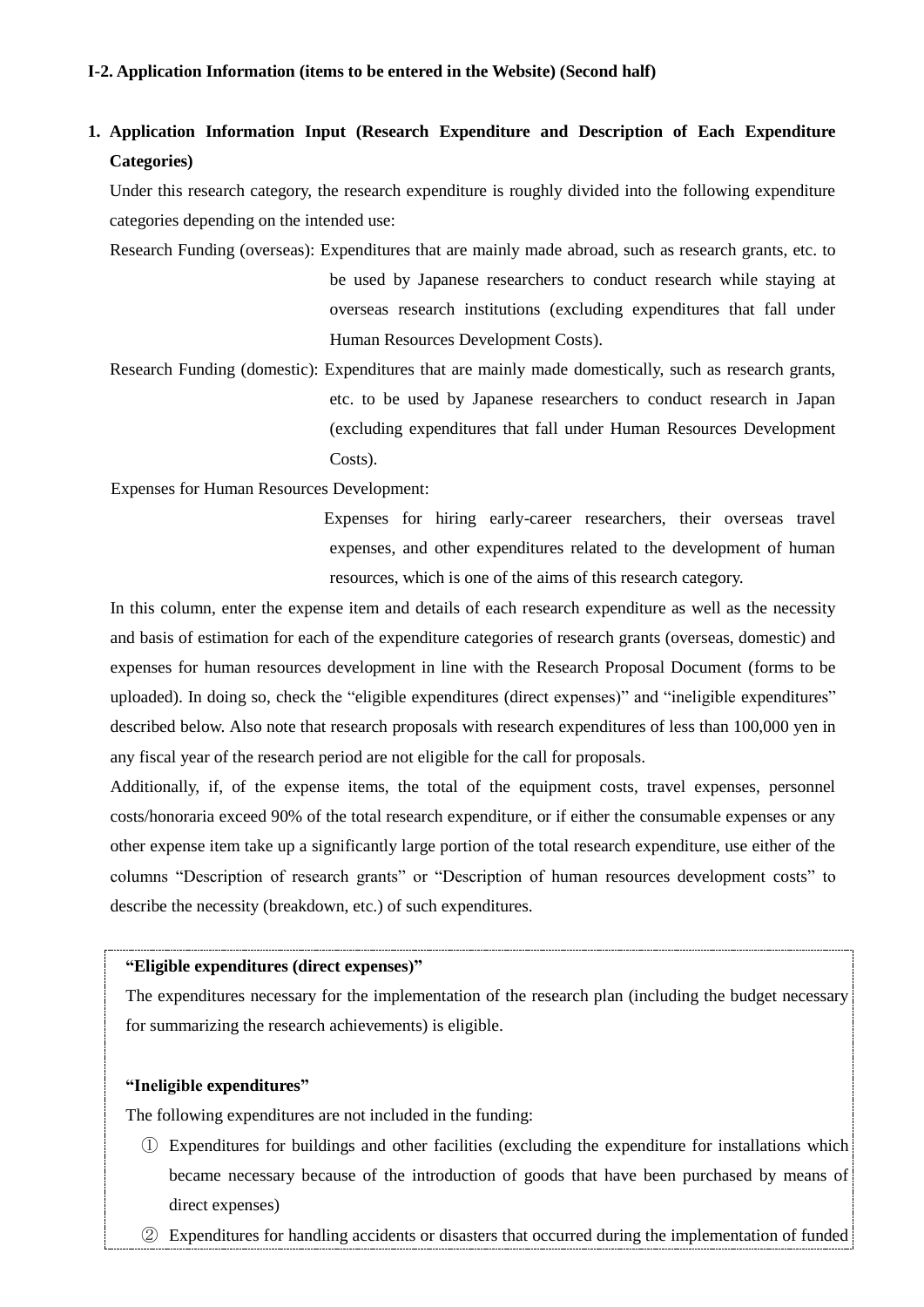project

- ③ Personnel costs/Honoraria for the Principal Investigator or Co-Investigator(s)
- ④ Other expenditures which fall under indirect expense\*
	- \* Indirect expense is expenditures necessary for the management of the research institution and other things that arise during the implementation of the research project (corresponding with 30% of the amount of the direct expense), and is to be used by the research institution.

It is scheduled to set up indirect expense for the research categories for which a call for proposals is organized this time. However, the Principal Investigator does not need to state that indirect expense in the Research Proposal Document.

Research expenditure and usage breakdown are automatically calculated from the details of each expense. Also, for data entry fields that you do not use (if you have entered but do not use it or if you did not enter at all), delete the data entry field by pressing the "Delete" button on the left side.

Enter the amount of each column in thousand yen units rounding off fractions smaller than one thousand yen. After completing all the details of each expense, click the recalculate button.

Note the following points when entering details of each expense. However, the way to journalize each expense should be handled in accordance with such as the accounting rules of the research institutions to which the applicant belongs including but not limited to the following examples.

### **(1) "Equipment Costs"**

When purchasing equipment in the final year of the research period, enter the particular reasons (necessity) for the purchase.

- When purchasing a large number of books and/or materials, input, to some extent, the contents of the books and/or materials to clarify what they are, such as "the books related to the Western medieval political history" (As for the books, the same way to journalize should be applied even if they were not handled as equipment.).
- In the case of machinery and equipment, simply enter a set of XXX as well as its breakdown.

## **(2) "Consumables Expenses" "Travel Expense" "Personnel Cost/Honoraria" and "Miscellaneous Expenses" column**

- For consumables expenses, enter for each product name such as chemicals, laboratory animals, glassware, etc.
- For travel expenses of Principal Investigator, Co-Investigator(s), and Research Collaborator(s) (data collection, various investigations, meetings of research, announcement of results of research, etc.), enter the expenditures (transportation fee, accommodation fee and daily allowance), etc. for each matter.
- For personnel cost/honoraria, enter the expenditures for each matter such as honoraria, compensation, wages and salaries to Research Collaborator(s) (postdoctoral researchers, research assistants (RA), researchers belonging to overseas research institutions, and others) who engaged in organizing materials,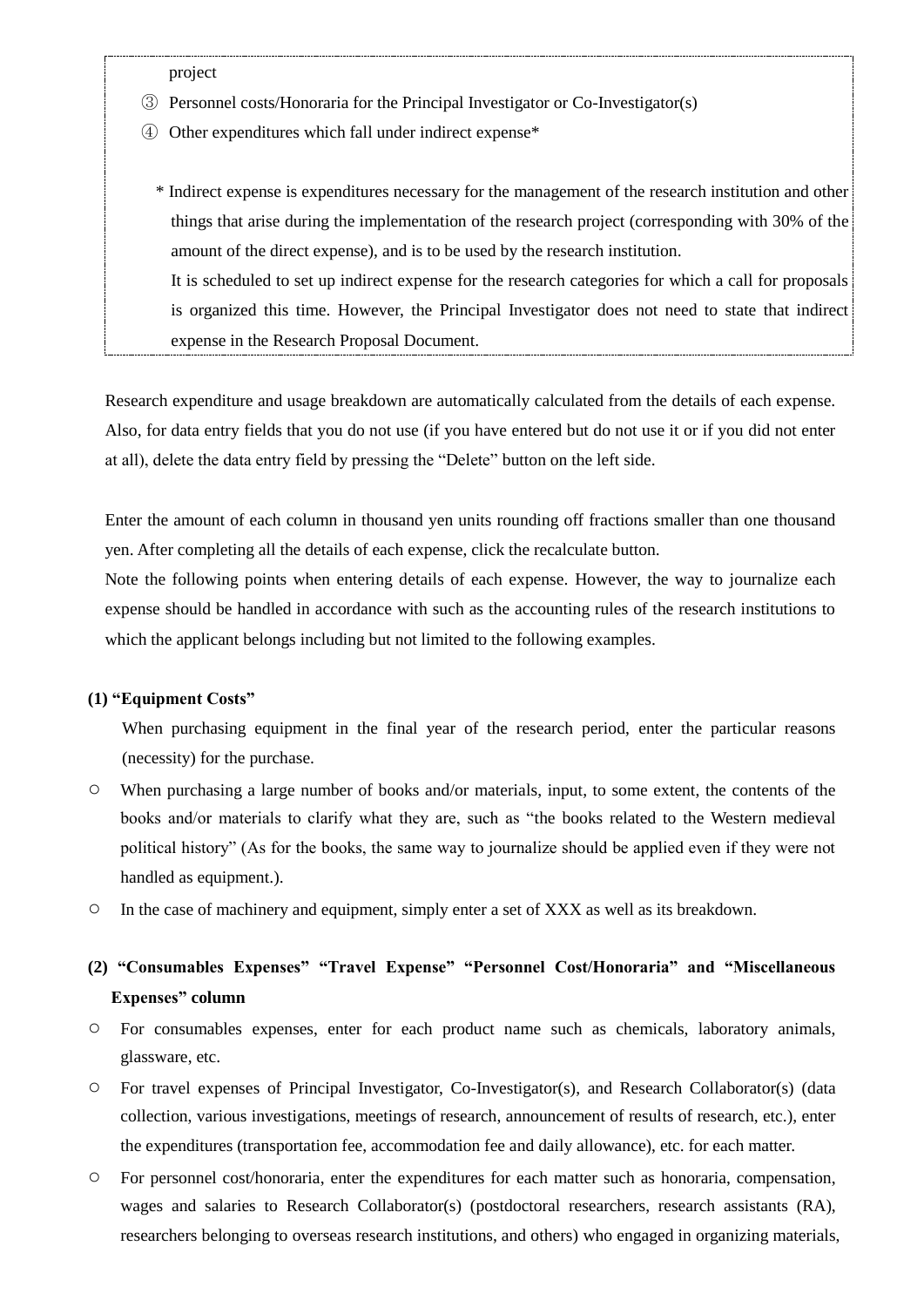assisting in experiments, performing translation or proofreading, providing technical knowledge, distributing and collecting questionnaires and collecting information materials for research), and payment to temporary staff agencies. In addition, enter the status at the time of collaboration (such as project assistant professor, postdoctoral fellow, student in Doctoral course/Master's course, etc.) of the people to whom the personnel cost or honoraria to be paid if it is obvious.

(Example) Organizing materials: [breakdown: X (number of students in Doctoral courses  $) \times Y$  (number of months)] = XXXX yen (Refer to Page 52 of the Application Procedures for Grants-in-Aid for Scientific Research.)

○ For miscellaneous expenses, except for above mentioned expenditure, enter the expenditures to carry out the research (e.g. the costs for printing, photocopying, developing/printing, correspondence (stamps and phone calls), transport, renting or leasing the research facilities (only where the grant-aided project cannot be conducted in the facilities of the research institution), meetings (rental of the venue and meals (excluding alcohol)), equipment rental (e.g. computers, automobiles, experimental equipment), equipment repairs, transportation other than travel expenses, presentation of the research achievements (fees for contributing to the publications of academic societies, website creation, and preparation of pamphlets to publicize the research achievements, costs of PR activities disseminating research achievements to the general public, and other matters), experiment waste disposal cost, the cost of "buyout", *i.e.* someone taking over a part of the duties (other than research) of the Principal Investigator or Co-Investigator(s). (Refer to Page 42 of the Application Procedures for Grants-in-Aid for Scientific Research)) item by item.

#### **2. Application Information Input (The Status of Application and Acquisition of Research Grants)**

The entries in this column will be referred to by the review committee in order to ensure that the grant status would not constitute a case of "unreasonable duplication and/or excessive concentration in the grant allocation" so that the proposed research project can be duly carried out in parallel with other projects. Therefore, it is strictly required that all the relevant information on research grants be correctly entered.

Principal Investigator and Co-Investigator should input and confirm following information up to the time of current application such as (1) research grant application(s) in the review process, (2) research grant(s) receiving and/or adopted and to be delivered, and (3) other activities.

In addition, **as for the information on the Co-Investigator, the contents which have been inputted by the Co-Investigator in the course of the consent process are displayed on the screen. Therefore the Principal-Investigator should confirm the contents which the Co-Investigator has inputted and fill in the column of the "total research expenditure for the whole research period" for the research project applied.**

- ・This research project should be entered at the head of "(1) Research Grant Application(s) in the Review Process".
- ・Not only KAKENHI but also other competitive research funds (including foreign ones) (\*) should be entered in "(1) Research Grant Application(s) in the Review Process" and "(2) Research Grant(s) Receiving and/or Adopted and to be Delivered".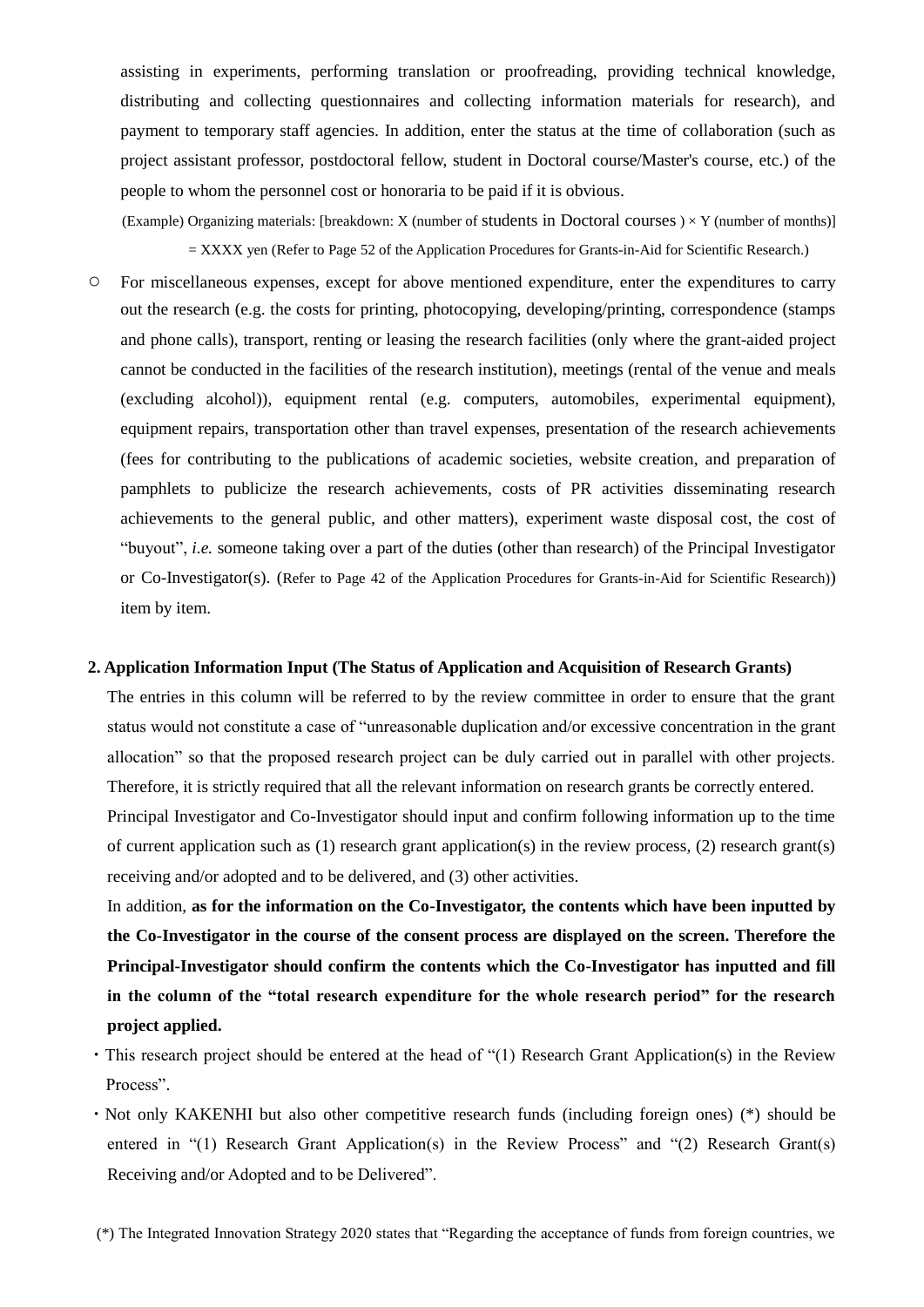[the Government of Japan] will make information disclosure of the situation, etc. as a requirement at the time of a research funds application." In response, starting from the FY2021 call for proposals, it is clearly stated that applicants submitting KAKENHI grant applications must declare any foreign research funds in "The Status of Application and Acquisition of Research Grants" column in the Research Proposal Document. Enter all domestic and foreign competitive research funds as well as any research funding, including subsidies from private foundations, funds for contract research and joint research in the review process and/or adopted and to be delivered.

Note the following points about joint research, etc. with a non-disclosure agreement will be handled.

- ・For the time being, you can submit without entering the name of the partner institution and the amount of research expenses accepted, if it is difficult to submit due to unavoidable circumstances such as when it is difficult to submit based on the contents of the confidentiality agreement that has already been concluded, etc. And it should also be noted that when concluding a confidentiality agreement, etc. in the future, it is assumed that only necessary information may be submitted when applying for competitive research funds. Provided, if the parties to the agreement mutually agree on the scope of information to be kept confidential and reasonable grounds for such confidentiality (e.g., in case such information is materially important to corporate strategy and is deemed extremely confidential), the agreement can be formulated to prohibit the submission of such confidential information.
- ※The submitted information may be shared among the funding agencies and related ministries as well as information that has not been subject to a confidentiality agreement, but even in this case, the information will be shared only with those who have confidentiality obligations.
- ・There is no need to enter the fundamental research grants that are allocated so that research activities, etc. can be carried out as duties within the research institution to which the researcher belongs in "(1) Research Grant Application(s) in the Review Process" or "(2) Research Grant(s) Receiving and/or Adopted and to be Delivered". The effort of the research activities and so on that utilize such grants is included in "(3) Other Activities". Moreover, the effort in the research project supported by a KAKENHI in which the researcher participates as Research Collaborator is included in "(3) Other Activities".
- ・If the applicant is participating in project research conducted according to the specific purpose (mission) of his/her research institution, also enter the funded research grants. If the research grants funded to individuals are not clear, fill in "I: Distinction of the research contents" to that effect.
- ・If the applicant is a Research Fellow for Young Scientists (SPD/PD/RPD/CPD) and plan to receive a Grant-in-Aid for JSPS Fellows in FY2022, enter it in "(2) Research Grant(s) Receiving and/or Adopted and to be Delivered". Moreover, do not enter the Grant-in-Aid that is paid monthly by JSPS (research implementation costs).

#### ○ "Role in this Project"

Select "PI" if the role of the researcher is a Principal Investigator or select "Co-I" if the role of the researcher is a Co-Investigator.

○ "Funding Scheme, Grant Category (Funding Organization)"

In case of KAKENHI, select the research category. For cases other than KAKENHI, "Other" and enter the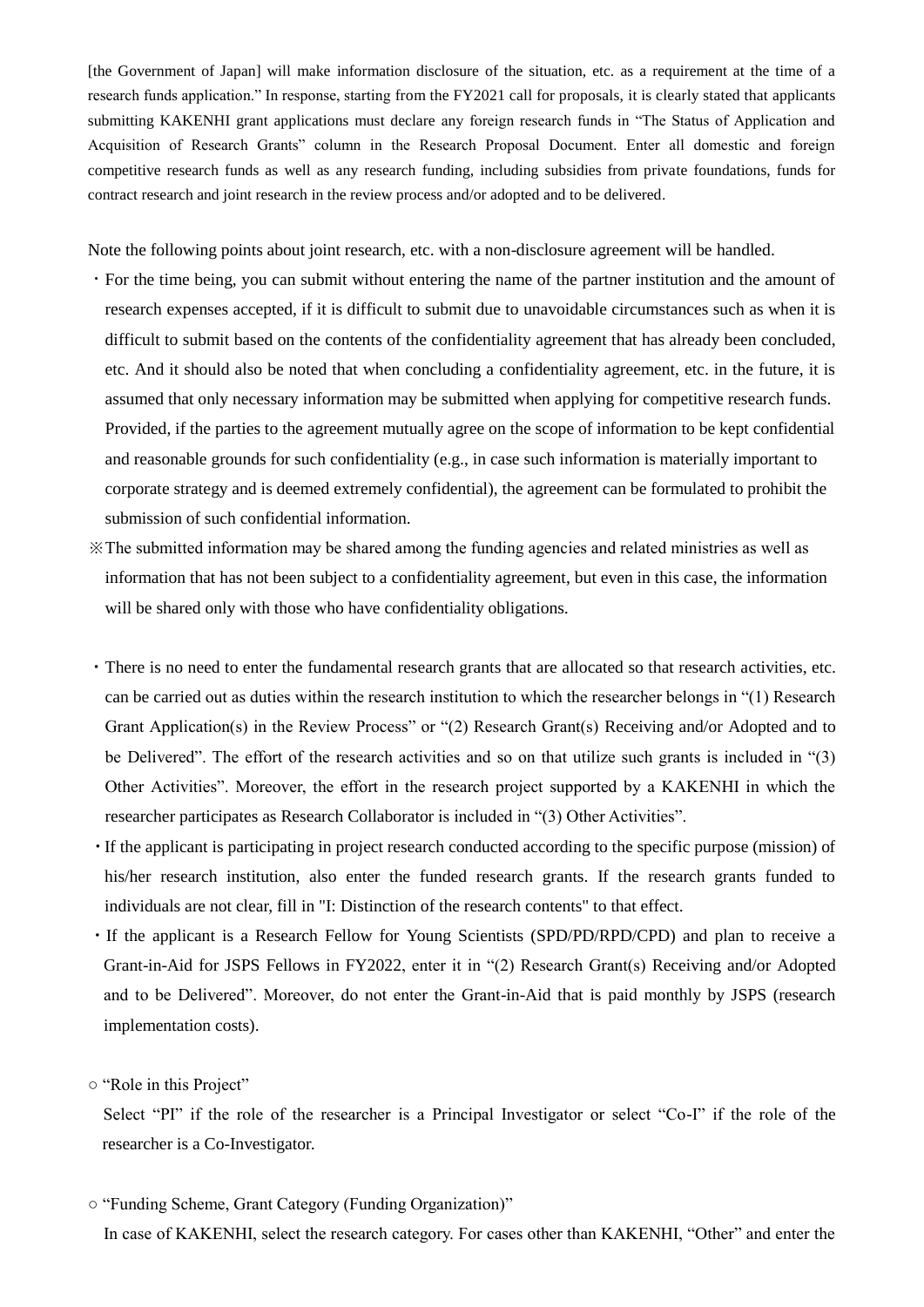name of the research grant and the name of the funding organization in the lower row.

○ "Research Period"

Enter the research period.

○ "Title of Proposed Research Project"

Enter the title of proposed research project.

○ "Name of Principal Investigator"

If the applicant selects "Co-I" in the column of Role in the Project, enter the name of the Principal Investigator (or equivalent) of the research subject.

- "Research Expenditure for FY2022 (Research Expenditure for the whole period) (Unit: thousand yen)" Enter the amount of direct expense of research expenditure to be received and used by him/herself in FY2022 (items under application is the applied amount) in the upper row, and at the same time enter the total amount (planned amount) to be used by him/herself during the whole period in the lower row. If applicant select "Co-I" in the column of Role in the Project, enter the amount of allotment (planned amount) to be received and used by him/herself in FY2022 in the upper row, and at the same time enter the total amount of allotment (planned amount) to be used by him/herself during the whole period in the lower row. (Enter "0" if contributions are not distributed in the respective column.)
- "Effort Percentage in FY2022 (%)"

Enter Effort (the allocation rate (%) of the time required for conducting activities, etc.) based on 100% of the total working hours for "(1) Research Grant Application(s) in the Review Process", (2) Research Grant(s) Receiving and/or Adopted and to be Delivered" and "(3) Other Activities".

The "total working hours" does not mean time spent only on research activities, but entire actual working time, including time spent on educational activities and other activities.

In addition, when conducting research by the competitive research funds, be sure to enter the effort related to the research activity. When the research project for which the current application is being made is selected, the applicant will be requested to confirm the effort anew at that time and to perform the procedure of formal application for grant delivery. If there are any changes with the effort by that time, it is necessary to correct the effort in e-Rad before submitting formal application for grant delivery.

○ "The distinctions between the research contents and the reason for submission of this KAKENHI application in addition to the other projects.

Give a clear description, focusing on the distinctions between the content of this research proposal and contents of any research grant application(s) in the review process or research grant(s) you are receiving (and/or research grant(s) adopted and to be delivered), and the reason you are submitting this application in addition to such other research grants.

Also, enter the affiliated institution and your title/position under which you will be submitting the application